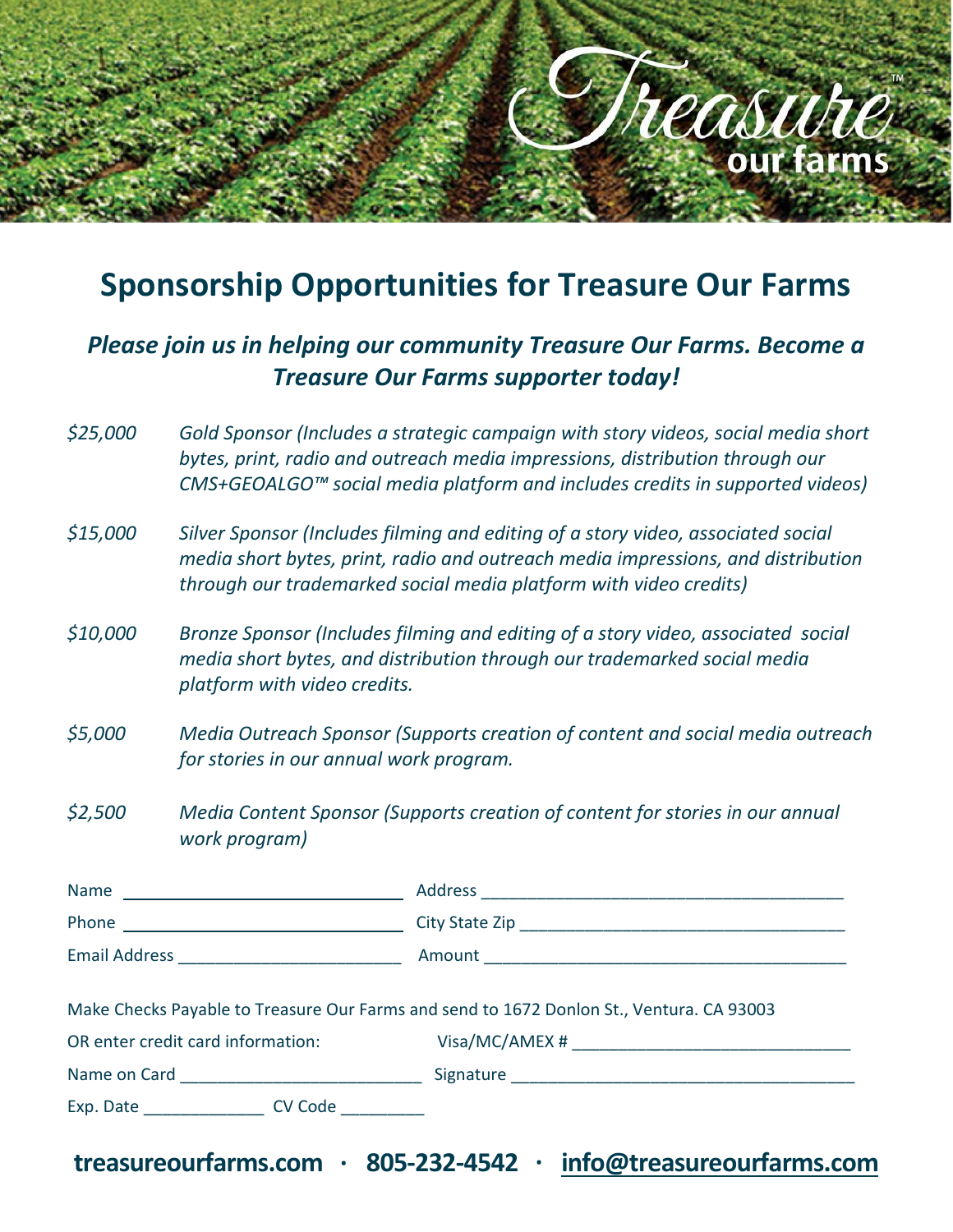

## What would happen if our farms and ranches disappeared?

*The Treasure Our Farms mission is to broadcast educational information from local agricultural producers and related businesses, sharing their inspirational stories with the public in order to positively shift the perception of agriculture in our community.*

*Treasure Our Farms (TOF) has developed a strong social media following and website visitors through 4 years of brand creation and consistent outreach. By expanding the program, TOF will be able to rapidly extend its influence through professional, strategically branded content distributed through dynamic platforms that can reach millions of fans and viewers.*

*With your help, TOF will deliver vital messaging to targeted areas throughout California, through our unique social business platform CM+GEOALGO™, with a goal to produce 1,000,000 impressions in 2020.*

*The new TOF content will tell the stories of the struggle of local farmers and ranchers, in many California communities, diffuse misinformation and educate the public, stakeholders and decision makers. Our intention is to create a common belief centered around the value and importance of agriculture in supporting our local economy, providing healthy food and continuing this historic way of life.*

*Farmers and ranchers, their families, their companies, and supporting businesses and non-profit associations are an essential part of the local community. Treasure Our Farms is designed to create a closer relationship with our consumers and those that influence our ability to grow food for our state and the world.*

*Please join us and donate today!*

For Farmers. For Agriculture. For the Community.

treasureourfarms.com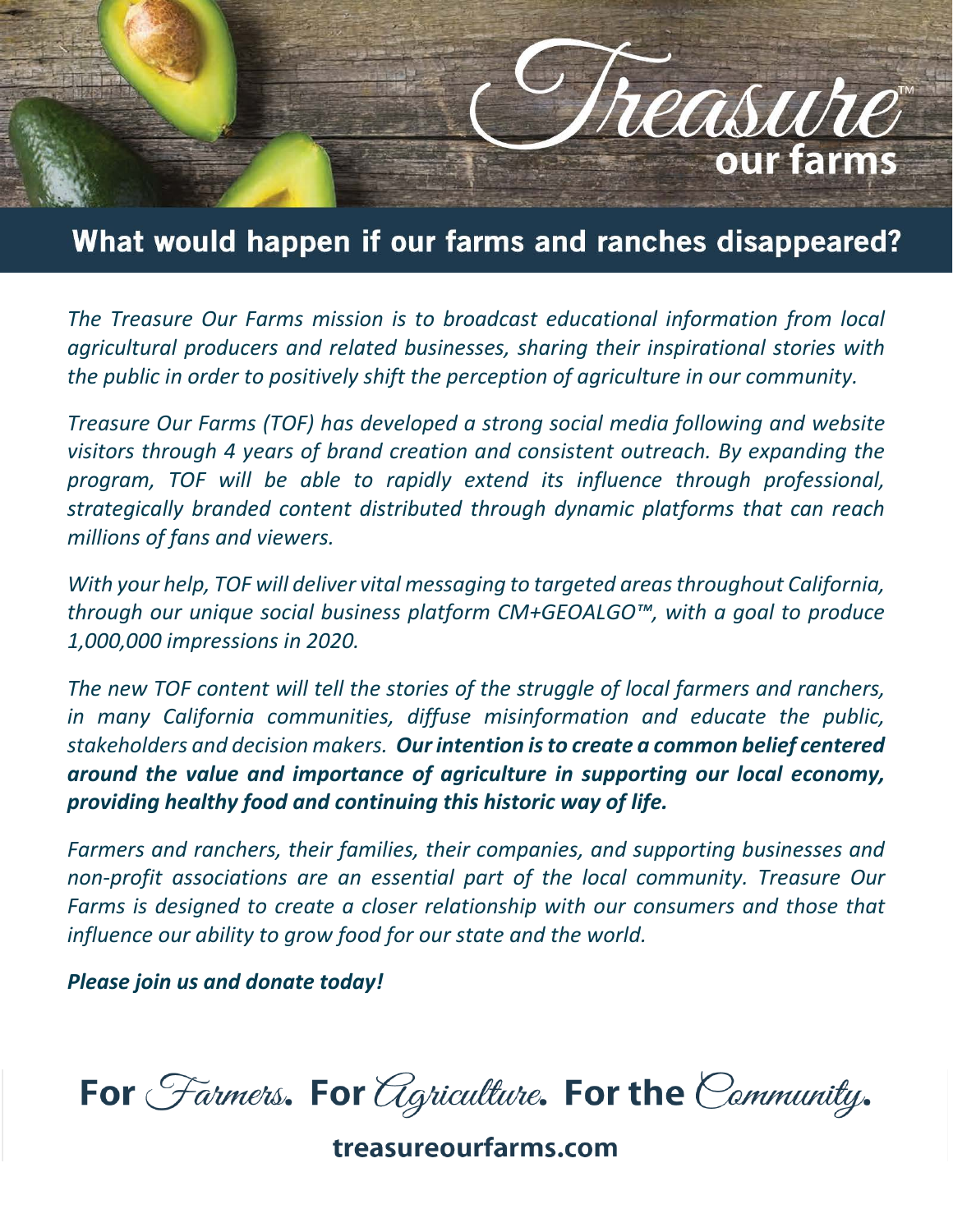

#### **2020 Treasure Our Farms Work Program:**

With your support, Treasure Our Farms will help tell the important educational stories around local farmers, ranchers, their companies, and supporting businesses that provide healthy, sustainable food to our communities and the world. Help us spread the positive stories of Treasure Our Farms.

This year, we will create professional quality educational pieces, sharing information about timely and relevant issues facing California agriculture. We will deliver this vital messaging through our unique social business platform CMS+GEOALGO™ to reach hundreds of thousands of viewers. Learn about the Treasure Our Farms 2020 Work Program with the following campaigns that you can be a part of this year!

#### **Farm and Ranch Lifestyle:**

Have you ever wondered why farmers and ranchers continue to work so hard, choosing their lifestyle for generations? Treasure Our Farms will highlight, celebrate and provide education around a way of life that has and will continue to provide beauty, healthy food, and jobs in an equal partnership with the environment and our earth. Help us tell these stories in 2020!



According to Ventura County farmers Glen and Kim Carmichael: *"We all work very hard here to keep these ranches going. It's a 7 day a week, 24 hour a day job. We don't have Sundays off if cows are hungry or our orchards need to be watered but we love it. It's a peaceful lifestyle and hope that everybody can come enjoy it and respect the agriculture that we have in our county so that we can all prosper from it, because it's a very beneficial and strong part of our county history." – Glen Carmichael, Carmichael Farms*

#### **Bees and Beekeepers:**

The benefits of bees go well beyond honey. Did you know that pollination is the highest agricultural contributor to crop yields worldwide? Help us educate the public on the importance of bees and beekeeping to California agriculture and the world.

*"With improved pollination management, crop yields could be further increased by about 25 percent. By ensuring higher yields and successful agricultural production, pollinators would contribute significantly to world food security and nutrition for a growing global population, along with ending poverty and hunger. So, well managed farms can provide good habitats for bees, who, in turn, provide pollination services for agricultural production." – Why Bees Matter: The Food and Agriculture Organizations of the United Nations*